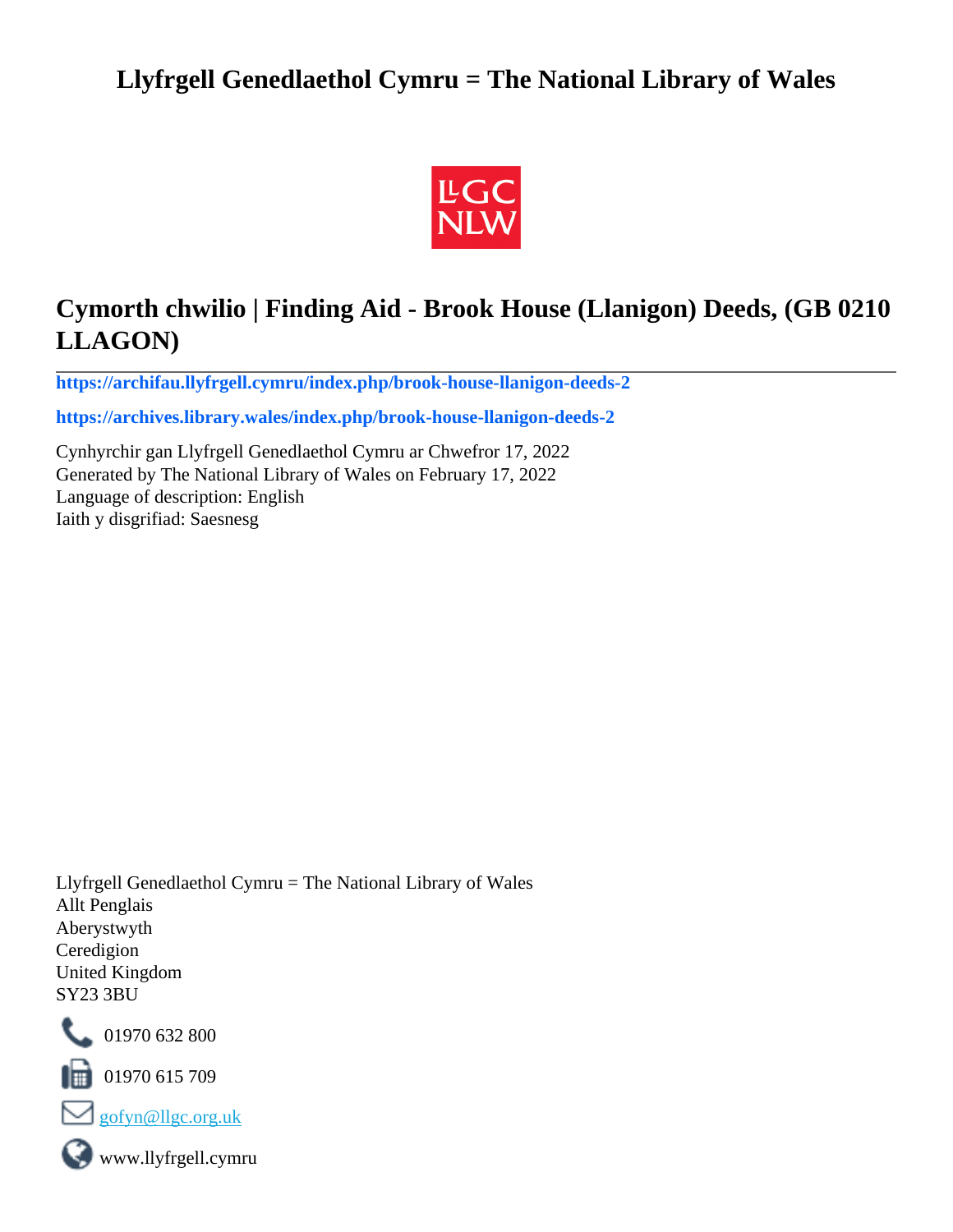# **Tabl cynnwys | Table of contents**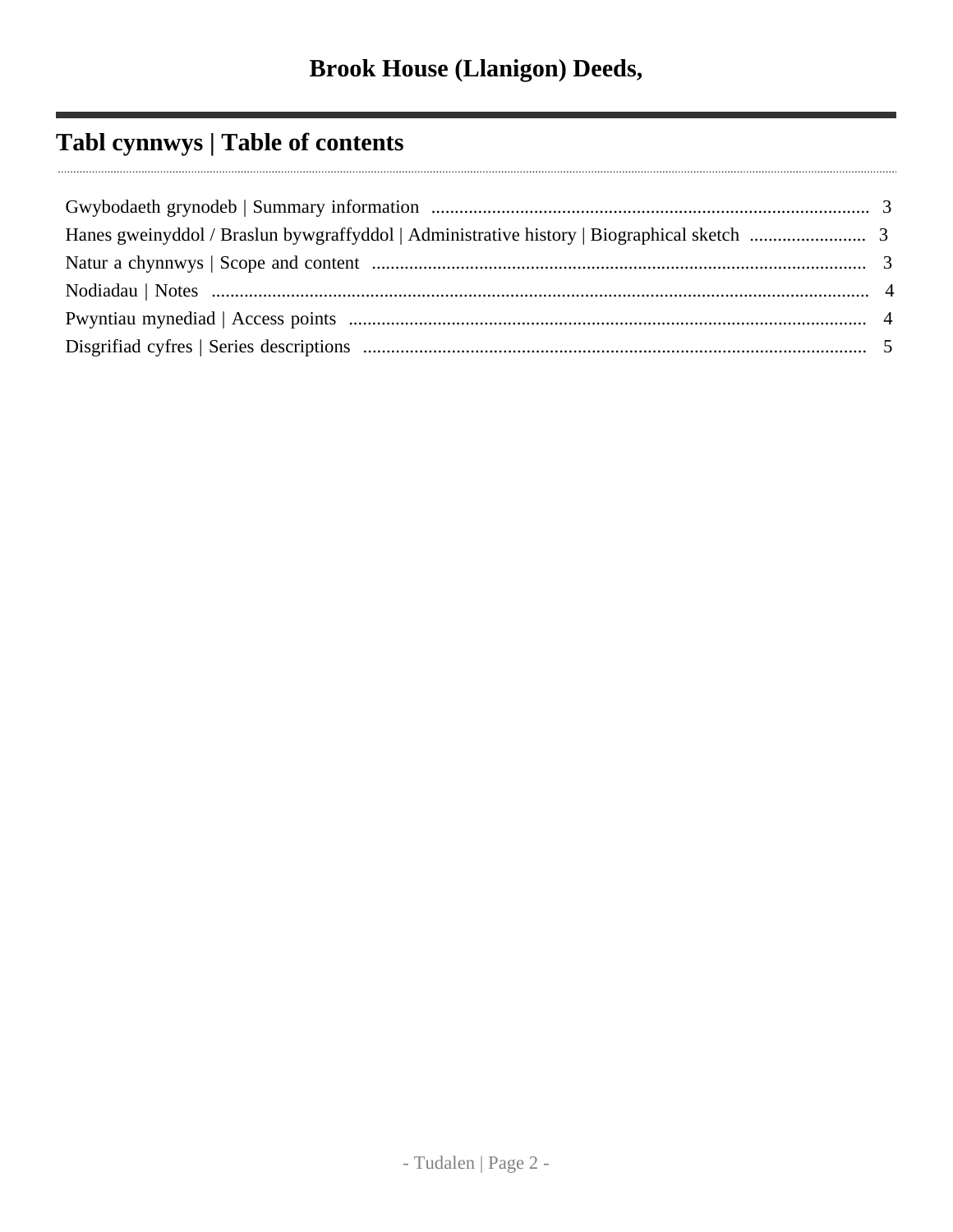### <span id="page-2-0"></span>**Crynodeb o wybodaeth | Summary of information**

| <b>Lleoliad   Repository:</b>                                                       | Llyfrgell Genedlaethol Cymru = The National Library of Wales |  |  |
|-------------------------------------------------------------------------------------|--------------------------------------------------------------|--|--|
| <b>Teitl</b>   Title:                                                               | Brook House (Llanigon) Deeds,                                |  |  |
| Cod cyfeirnod  <br>Reference code:                                                  | GB 0210 LLAGON                                               |  |  |
| Virtua system control<br>number [alternative]:                                      | vtls003844480                                                |  |  |
| <b>Project identifier</b><br>[alternative]:                                         | <b>ANW</b>                                                   |  |  |
| <b>Dyddiad</b>   Date:                                                              | 1754-1967 / (dyddiad creu   date of creation)                |  |  |
| Disgrifiad ffisegol  <br><b>Physical description:</b>                               | 47 items                                                     |  |  |
| Lleoliad ffisegol  <br><b>Physical location:</b>                                    | ARCH/MSS (GB0210)                                            |  |  |
| Dyddiadau creu,<br>golygu a dileu   Dates<br>of creation, revision<br>and deletion: | April 2003                                                   |  |  |
| Nodyn   Note<br>[generalNote]:                                                      | Title supplied from contents of fonds.                       |  |  |

## <span id="page-2-1"></span>**Hanes gweinyddol / Braslun bywgraffyddol | Administrative history | Biographical sketch**

#### **Nodyn | Note**

The Pit or the Little Pit is a property in Dorstone, Herefordshire, and was previously known as Knap Kellin. The Brook House is a property in the parish of Llanigon, near Hay-on-Wye, Brecknockshire.

### <span id="page-2-2"></span>**Natur a chynnwys | Scope and content**

Deeds relating to the Pit, Dorstone, Herefordshire, and to Brook House, Llanigon, Brecknockshire, 1754-1965; and deeds relating to a cottage in Llanigon, 1854-1898.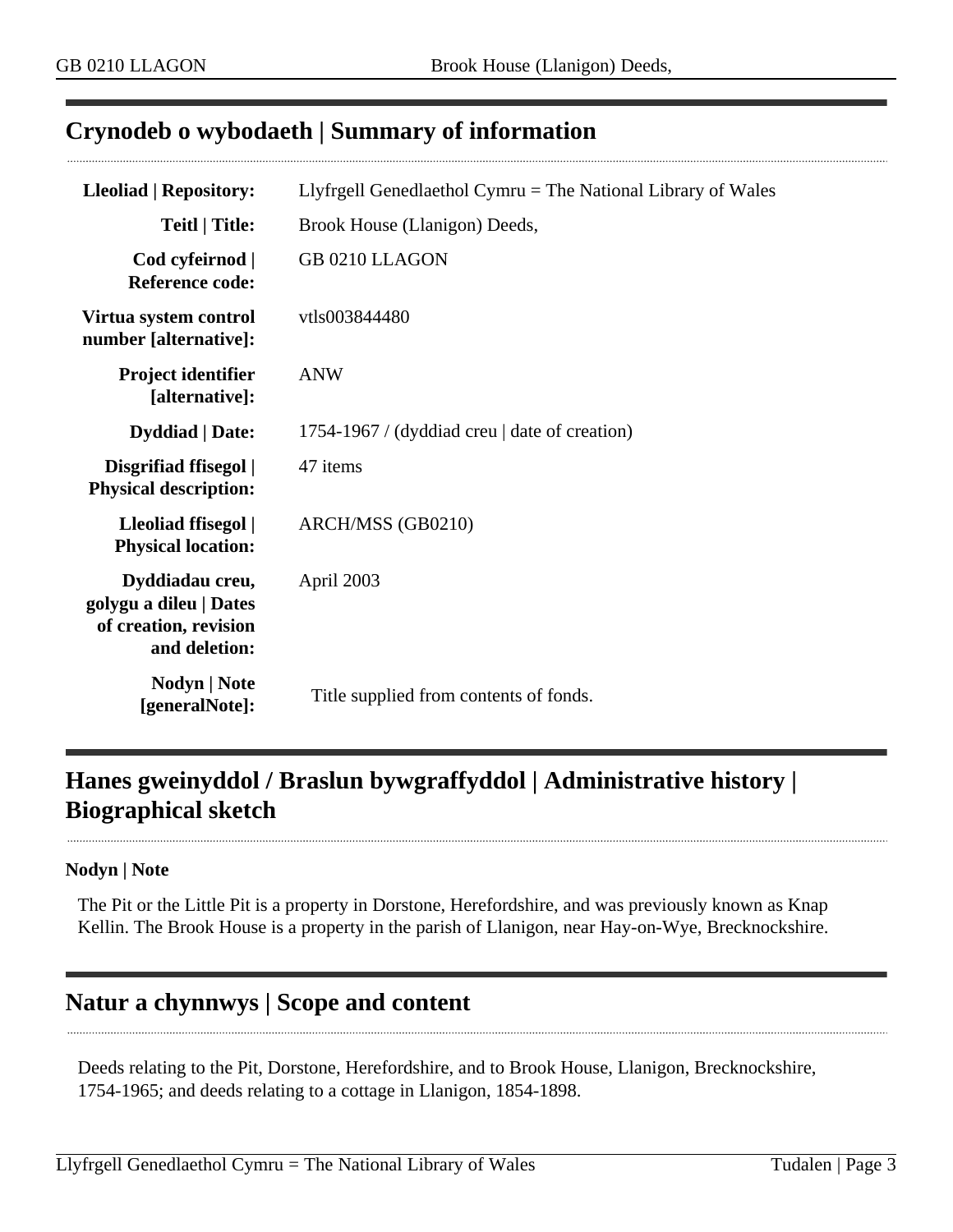## <span id="page-3-0"></span>**Nodiadau | Notes**

#### **Nodiadau teitl | Title notes**

#### **Ffynhonnell | Immediate source of acquisition**

Deposited by Mrs Jane Williams, Brook House, Llanigon, 1982.

#### **Trefniant | Arrangement**

Arranged into the following: Pit deeds; Brook House deeds; Pit and Brook House deeds; and Llanigon deeds.

#### **Cyfyngiadau ar fynediad | Restrictions on access**

Readers consulting modern papers in the National Library of Wales are required to sign the 'Modern papers - data protection' form.

#### **Amodau rheoli defnydd | Conditions governing use**

Usual copyright regulations apply.

#### **Rhestrau cymorth | Finding aids**

A hard copy of the catalogue is available in NLW, Minor Lists and Summaries 1983, p. 1, at the National Library of Wales.

#### **Ychwanegiadau | Accruals**

Accruals are not expected.

#### **Nodiadau eraill | Other notes**

• **Dynodwr sefydliad | Institution identifier**: Llyfrgell Genedlaethol Cymru = The National Library of Wales

### <span id="page-3-1"></span>**Pwyntiau mynediad | Access points**

- Deeds -- England -- Dorstone. (pwnc) | (subject)
- Deeds -- Wales -- Llanigon. (pwnc) | (subject)
- Dorstone (England) (pwnc) | (subject)
- Llanigon (Wales) (pwnc) | (subject)
- Brook House (Powys, Wales) (pwnc) | (subject)
- England (lle) | (place)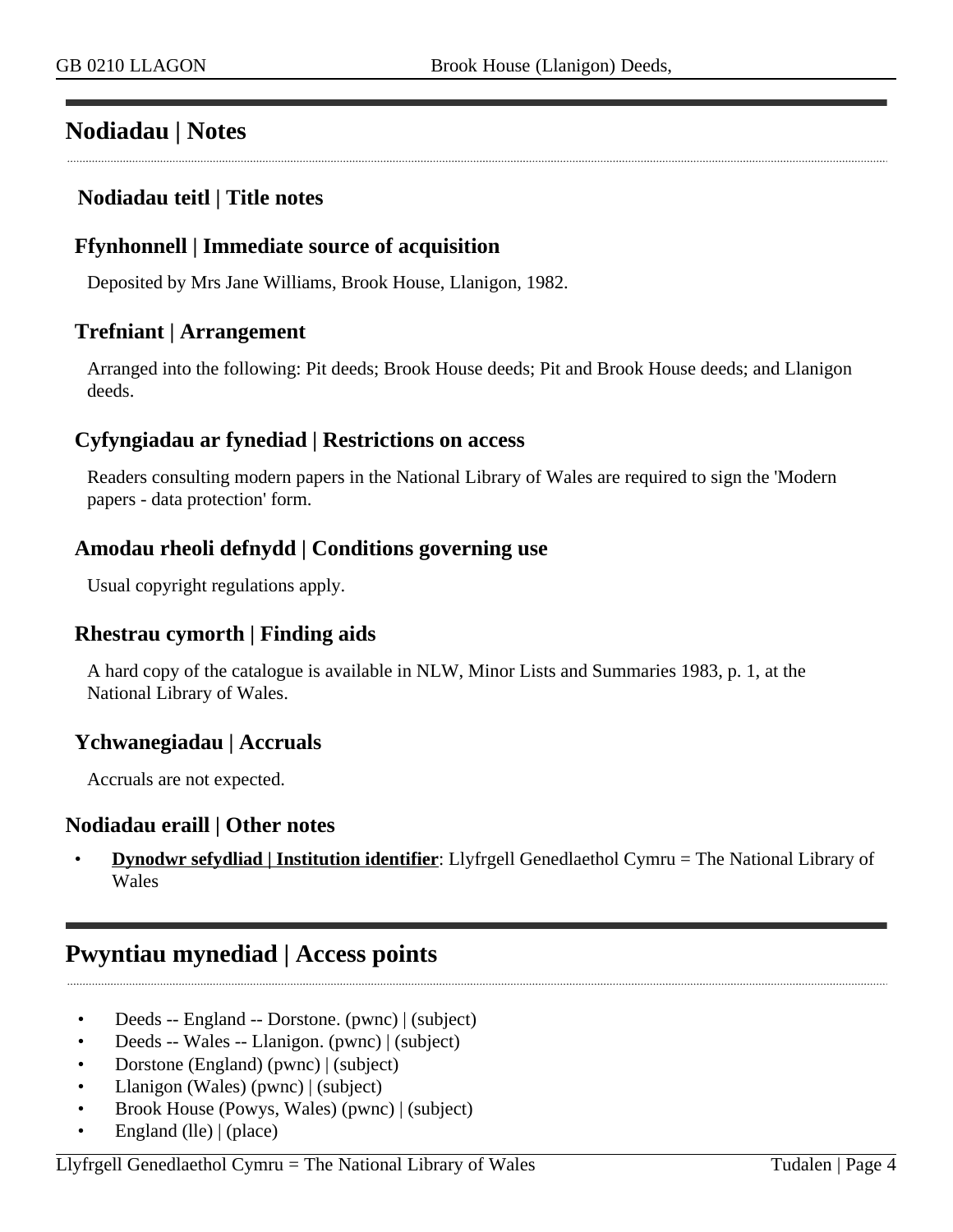- Dorstone. (lle) | (place)
- Wales (lle) | (place)
- Llanigon. (lle) | (place)
- Dorstone (England) (lle) | (place)
- Llanigon (Wales) (lle) | (place)
- Brook House (Powys, Wales) (lle) | (place)

## <span id="page-4-0"></span>**Disgrifiad cyfres | Series descriptions**

| Cod cyfeirnod                                           | Teitl   Title                                                                                                                                                                     | Dyddiadau   Dates | Disgrifiad ffisegol   Physical |
|---------------------------------------------------------|-----------------------------------------------------------------------------------------------------------------------------------------------------------------------------------|-------------------|--------------------------------|
| Reference code<br>$1-5.$<br>vtls005014908<br>ISYSARCHB2 | File - Deeds relating to property called the<br>Pit or the Little Pit, previously called Knap<br>Kellin, in p. Dorstone, co. Hereford ,                                           | 1754-1848.        | description                    |
|                                                         | Nodyn   Note [generalNote]:                                                                                                                                                       |                   |                                |
|                                                         | Preferred citation: 1-5.                                                                                                                                                          |                   |                                |
|                                                         | Lleoliad ffisegol   Physical location:                                                                                                                                            |                   |                                |
|                                                         | ARCH/MSS (GB0210)                                                                                                                                                                 |                   |                                |
| $6-26.$<br>vtls005014909<br>ISYSARCHB2                  | File - Deeds relating to property called<br>the Brook House in p. Llanigon, co. Brec.,<br>including probate of the will of William ,                                              | 1773-1965.        |                                |
|                                                         | Natur a chynnwys / Scope and content:                                                                                                                                             |                   |                                |
|                                                         | Deeds relating to property called the Brook House in p. Llanigon, co. Brec., including probate of the will<br>of William Phillips of Llanigon, wheelwright, 10 May 1847 (no. 13). |                   |                                |
|                                                         | Nodyn   Note [generalNote]:                                                                                                                                                       |                   |                                |
|                                                         | Preferred citation: 6-26.                                                                                                                                                         |                   |                                |
|                                                         | Lleoliad ffisegol   Physical location:                                                                                                                                            |                   |                                |
|                                                         | ARCH/MSS (GB0210)                                                                                                                                                                 |                   |                                |
| 27-36.<br>vtls005014910<br>ISYSARCHB2                   | File - Deeds relating to properties called<br>the Pit or the Little Pit in p. Dorstone, co.<br>Hereford, and the Brook House ,                                                    | 1868-70.          |                                |
|                                                         | Natur a chynnwys / Scope and content:                                                                                                                                             |                   |                                |
|                                                         | Deeds relating to properties called the Pit or the Little Pit in p. Dorstone, co. Hereford, and the Brook<br>House in p. Llanigon, co. Brec.                                      |                   |                                |
|                                                         | Nodyn   Note [generalNote]:                                                                                                                                                       |                   |                                |
|                                                         | Preferred citation: 27-36.                                                                                                                                                        |                   |                                |
|                                                         | Lleoliad ffisegol   Physical location:                                                                                                                                            |                   |                                |
|                                                         | ARCH/MSS (GB0210)                                                                                                                                                                 |                   |                                |
| 37-47.<br>vtls005014911<br>ISYSARCHB2                   | File - Deeds relating to a cottage and one<br>deed relating to a parcel of land, in p.<br>Llanigon, co. Brec,                                                                     | 1854-1967.        |                                |
|                                                         | Nodyn   Note [generalNote]:                                                                                                                                                       |                   |                                |
|                                                         | Preferred citation: 37-47.                                                                                                                                                        |                   |                                |
|                                                         | Lleoliad ffisegol   Physical location:                                                                                                                                            |                   |                                |